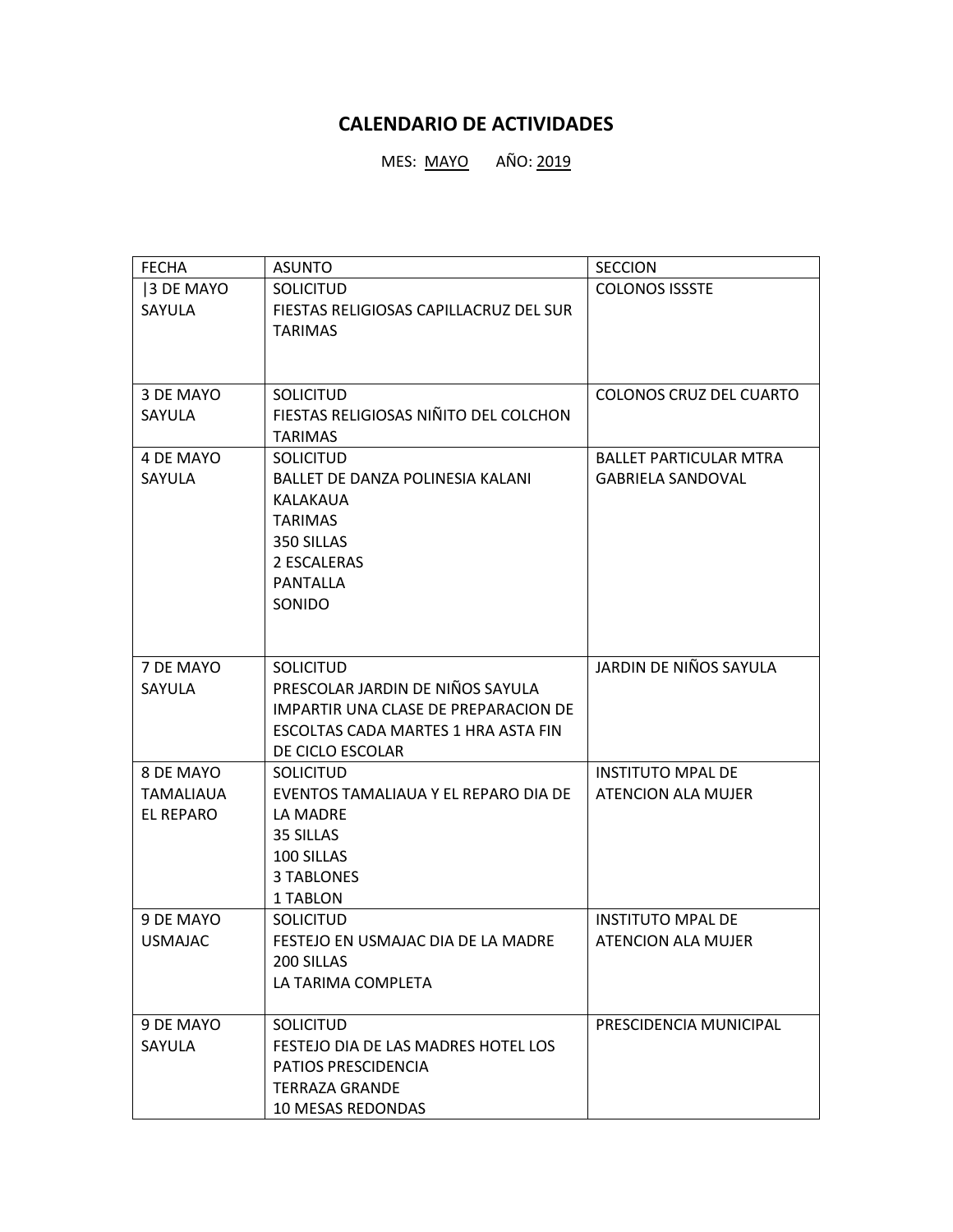|                | 100 SILLAS                                 |                            |
|----------------|--------------------------------------------|----------------------------|
|                | <b>CENA</b>                                |                            |
| 9 DE MAYO      | <b>SOLICITUD</b>                           | <b>GRUPO DE DIABETICOS</b> |
| SAYULA         | HOMENAJE ALAS MAMAS GRUPO DE               | <b>HIPERTENSOS</b>         |
|                | <b>DIABETICOS HIPERTENSOS</b>              |                            |
|                | <b>SONIDO</b>                              |                            |
|                | 70 SILLAS                                  |                            |
|                | <b>6 TABLONES CON SUS MANTELES</b>         |                            |
| 9 DE MAYO      | <b>SOLICITUD</b>                           | <b>INSTITUTO MPAL DE</b>   |
| <b>USMAJAC</b> | EVENTO DIA DE LA MADRE                     | ATENCION ALA MUJER         |
|                | SONIDO                                     |                            |
|                | 100 SILLAS                                 |                            |
|                |                                            |                            |
|                |                                            |                            |
|                |                                            |                            |
| 10 DE MAYO     | <b>SOLICITUD</b>                           | <b>INSTITUTO MPAL DE</b>   |
| SAYULA         | EVENTO DIA DE LA MADRE                     | <b>ATENCION ALA MUJER</b>  |
|                | SONIDO                                     |                            |
|                |                                            |                            |
|                | 200 SILLAS                                 |                            |
|                | <b>TARIMA GRANDE</b>                       |                            |
| 11 AL 18 DE    | <b>SOLICITUD</b>                           | DESARROLLO HUMANO          |
| <b>MAYO</b>    | MUESTRA ARTESANAL JARDIN PRINCIPAL         |                            |
| SAYULA         | 15 TOLDOS DE 5X5 MTROS                     |                            |
|                | 156 SILLAS                                 |                            |
| 11 AL 18 DE    | <b>SOLICITUD</b>                           | ASOCIACION CIVIL MAURICIO  |
| <b>MAYO</b>    | EVENTO FESTIVAL RULFIANO EN LA             | MUNGUIA Y ALEJANDRA        |
| SAYULA         | <b>POBLACION</b>                           | <b>MICHEL</b>              |
|                | <b>SILLAS</b>                              |                            |
|                | <b>TOLDOS</b>                              |                            |
|                | <b>TARIMAS</b>                             |                            |
| 14 DE MAYO     | <b>SOLICITUD</b>                           | <b>TRANSITO Y VIALIDAD</b> |
| SAYULA         | SECRETARIA DE MOVILIDAD ENTREGA DE         |                            |
|                | <b>LICENCIAS</b>                           |                            |
|                |                                            |                            |
|                | 110 SILLAS                                 |                            |
|                | 4 TABLONES                                 |                            |
|                | 2 GARRAFONES DE AGUA                       |                            |
|                | <b>15 VASOS DESECHABLES</b>                |                            |
| 14 DE MAYO     | <b>SOLICITUD</b>                           | UNIDAD DE TRANSPARENCIA Y  |
| SAYULA         | CAPACITACION REGIONAL EN MATERIA DE        | ACCESO ALA INFORMACION     |
|                | TRANSPARENCIA                              | <b>MPAL</b>                |
|                | <b>COFFI BRECK</b>                         |                            |
|                | <b>GALLETAS</b>                            |                            |
|                | SANWICH                                    |                            |
| 19 DE MAYO     | <b>SOLICITUD</b>                           | NARIZ ROJA                 |
| SAYULA         |                                            |                            |
|                | FUNDACION CAMPEONES DE LA VIDA<br>2 TOLDOS |                            |
|                |                                            |                            |
|                | SONIDO Y MICROFONO                         |                            |